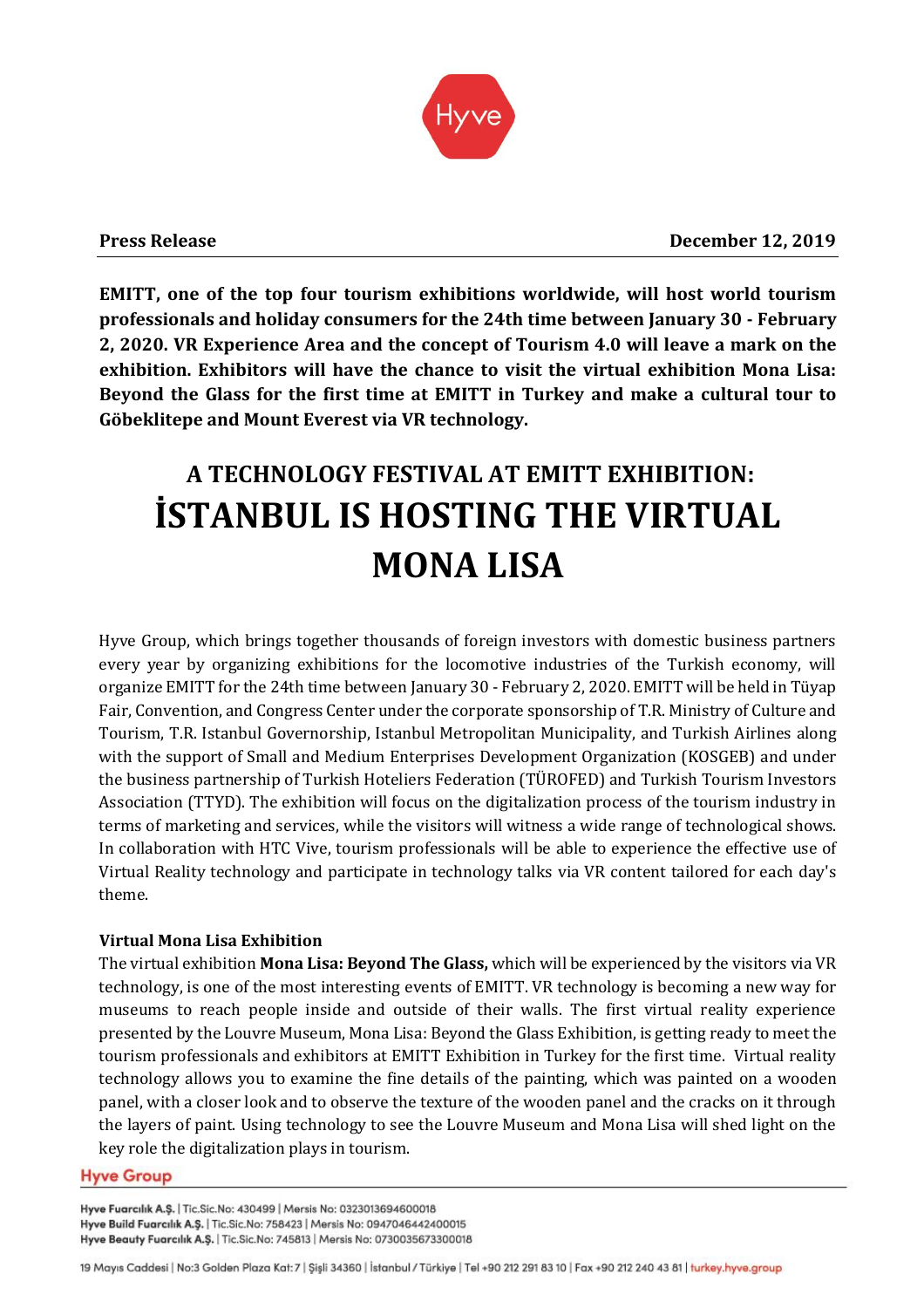

## **Göbeklitepe and Climb to the Mount Everest will be experienced at EMITT**

On the 3rd day of the exhibition, Göbeklitepe, which is home to the world's oldest collection of cult structures in human history, will be the next stop where the VR technology is used. As 2019 was announced as the "Year of Göbeklitepe," this destination will be discussed on Saturday, February 1 with the title of **"Is it possible to transform tourism with the 'Göbeklitepe' which changed the history?"** on the Conference Stage. Following this experience where the online world merges with the offline world and which will contribute to the promotion of Şanlıurfa, the next VR experience destination will be the highest peak in the world, Mount Everest. Exhibitors will have the opportunity to discover what's going on in the summit with realistic and impressive visuals thanks to Everest VR. Exhibitors that want to share the summit experience will be able to conquer the summit of Everest after preparing for the expedition at Basecamp, traversing the terrifying Khumbu Icefall, spending the night at Camp 4, and ascending the perilous Hillary Step.

EMITT Exhibition, which will provide its exhibitors with the opportunity to take a tour at the crowded streets of Tokyo and glide over the historic Colosseum in Rome with Google Earth VR, and make it possible to travel and experience the world digitally as if walking through the streets of İstanbul, will highlight the importance of technology-supported user experience and the contribution of digitalization to the tourism industry.

With the technique of Spatial Photogrammetry, which is the by-product of endeavors to differentiate the virtual reality technology and obtain more realistic images, EMITT visitors will be able to visit Cologne Cathedral and experience areas that even the real museum visitors have no access. The project of the award-winning team at the prestigious South by Southwest (SXSW) festival will be the focus of attention for all technology and travel lovers.

EMITT - East Mediterranean International Tourism and Travel Exhibition, which is preparing to host a record-high number of international visitors and tourism professionals in its 24th edition just like every year, continues its mission of being a platform where the new agenda items of the tourism industry are discussed. EMITT Exhibition, which creates value for all the exhibitors and continues to lead the industry with useful content and collaborations, will offer the opportunity to talk with experts on digitalization, online sales, and digital marketing in the light of case studies with a particular focus on Tourism 4.0.

## EMITT has an extensive events program

As in the previous years, EMITT - East Mediterranean International Tourism and Travel Exhibition, which is preparing to host foreign visitors and tourism professionals in its 24th edition just like every year, achieved a great success last year by hosting 5,620 exhibitors and 57.470 visitors from 94 countries. At EMITT 2020, which is expected to reach a record-high participation rate, all aspects of the tourism industry will be discussed in the Presidents' Forum where the leading institutions of the industry including TTYD, TÜROFED, and TÜRSAB will be hosted. "Disruptive Global and Local Trends

### **Hyve Group**

Hyve Fuarcılık A.Ş. | Tic.Sic.No: 430499 | Mersis No: 0323013694600018 Hyve Build Fuarcılık A.Ş. | Tic.Sic.No: 758423 | Mersis No: 0947046442400015 Hyve Beauty Fuarcılık A.Ş. | Tic.Sic.No: 745813 | Mersis No: 0730035673300018

<sup>19</sup> Mayıs Caddesi | No:3 Golden Plaza Kat: 7 | Şişli 34360 | İstanbul / Türkiye | Tel +90 212 291 83 10 | Fax +90 212 240 43 81 | turkey.hyve.group